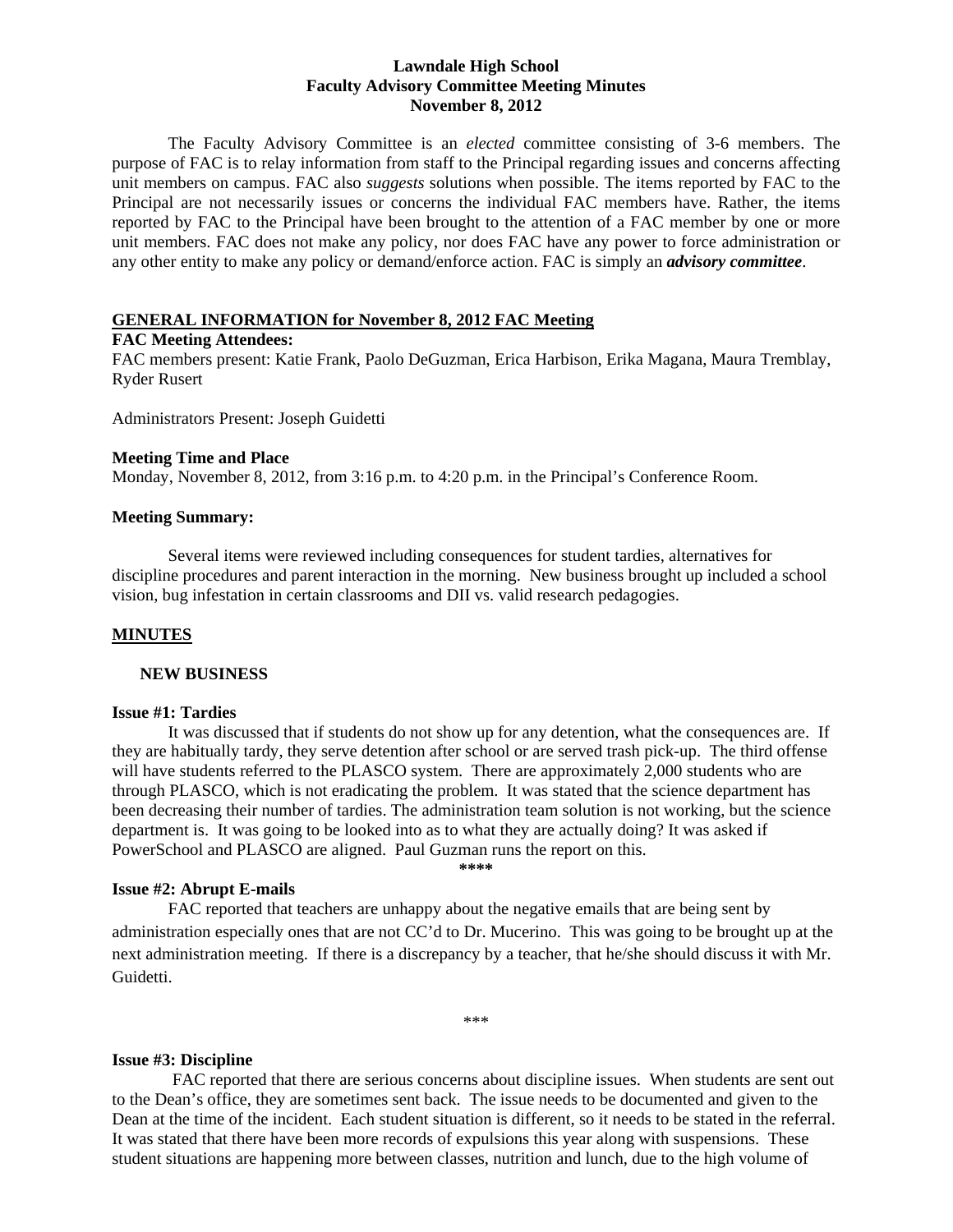#### FAC Minutes November 8, 2012

student population now at the school. It was suggested the discipline procedures need to be re-vamped especially when it comes to intervention and support. It was discussed that the character counts program from a Downey school could be a possible solution. It was also brought up that another Dean should be hired. Mr. Guidetti said that there is no research that supports having another Dean would deal with this situation. He did say that a great support system would be from the counseling department. He also said that at his last school there was an in-take program was successful. FAC suggested bringing back the peer mediators and counselors to help with this process. Mr. Guidetti did state that he is concerned with the sheer number of students at the school.

\*\*\*\*

#### **Issue #4: Gossip**

 FAC reported that teachers are very concerned about "put-downs" from administrators. Mr. Guidetti stated that they are very protective of teachers of any type of bullying situations. However, if teachers feel that this is happening, then the teachers should contact a union rep and schedule a meeting with him. Mr. Guidetti doesn't feel that anyone is being bullied, especially by himself. If this happening, however, then he/she should go to the HR department with Mr. Cox.

**\*\*\*\*** 

### **Issue #5: School Vision**

 FAC reported that there is not quite a school vision at this point. The main focus is that every student can succeed. By guiding teachers to practice DII and have FLTs will ensure that success. It was stated that having input from teachers and students to come up with a more focused and guided vision will be proactive.

#### **Issue #6: Focus Walks**

 FAC reported that several teachers have said that those who are being STULL'd are being evaluated during Focus Walks. Mr. Guidetti will bring this up to administrators. He recognizes that they should not be used for that purpose. Mr. Guidetti also stated that he is trying to get into classrooms daily (schedules it in his calendar); however, sometimes administrators are pulled in different directions.

#### **Issue #7: DII vs. valid research pedagogies**

 FAC reported that even though DII is an effective form of teaching practices and student learning, there are other note-worthy research practices.

#### **Issue #8: Textbooks**

Not all teachers have a full class set of textbooks. Mr. Guidetti will ask Kelly Santos about this.

#### **Issue #9: Bug infestation**

 FAC reported that there are flees, roaches and spiders lurking in our classrooms. Mr. Guidetti said that Mark Knapp will be informed, and Ron Hacker will be CCd in an email. Certain rooms will have to be exterminated. If there are flees, however, that teacher will be moved to another room. Mr. Guidetti said that rooms should be getting cleaned three times a week. He also said that all maintenance issues are being documented. The bungalows are being cleaned three nights a week (at least they are supposed to be); but many are not being cleaned fully.

#### **Issue #10: Faculty Meetings**

 FAC reported that there are meetings that are not a good use of teachers' time where there is not a meaningful objective. Mr. Guidetti would like the meetings run much like collaboration. It was stated that Special Ed concerns will be addressed at the next meeting where Ms Ketchens will be presenting. It was also reported that specific IEP goals need to be written so the teachers have more a focus on specific students. Simply put, the meetings should be operated with effective goals and objectives.